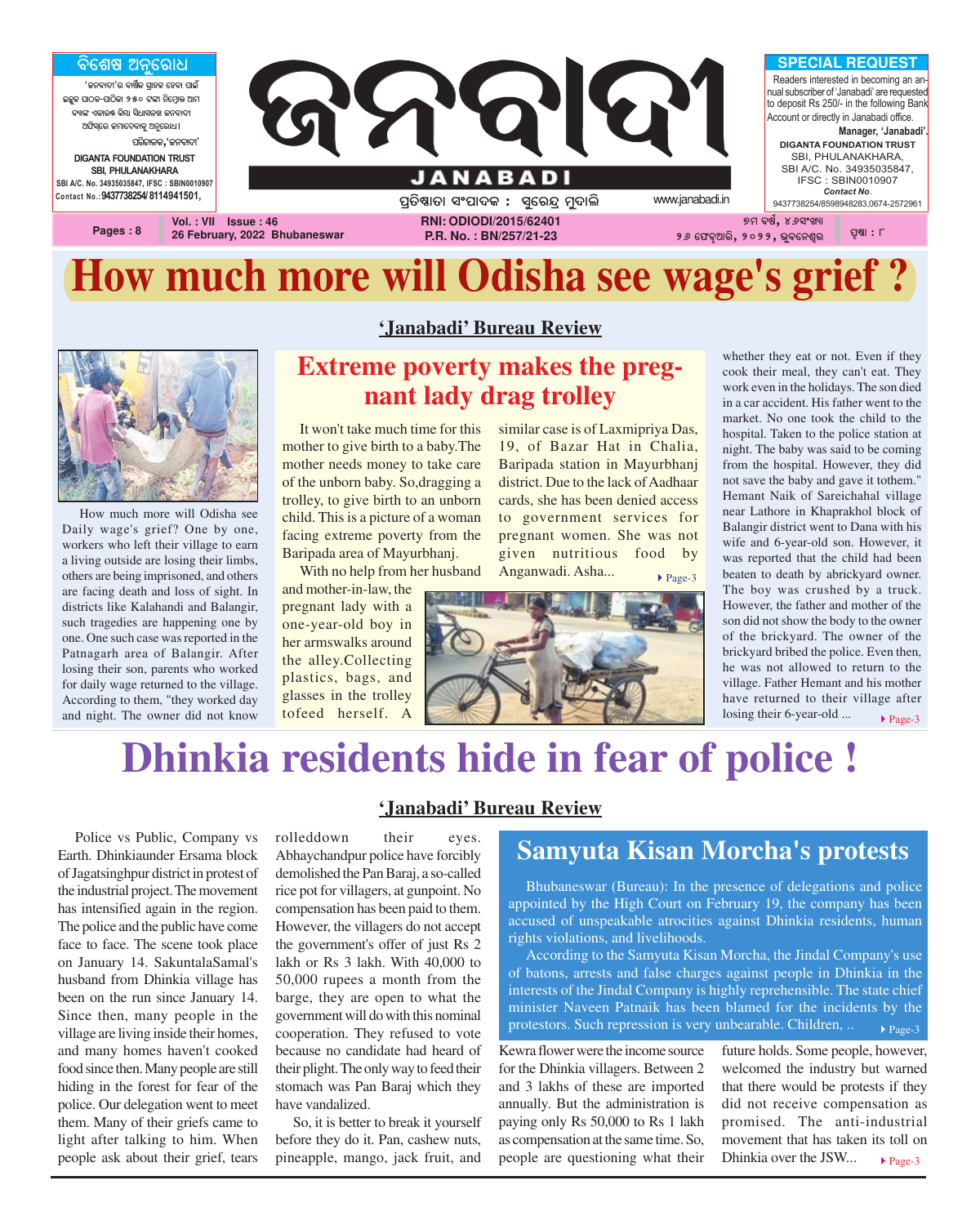# *Editorial* **Elections: Odisha saw blood and tears**

In the fifth phase, the three-tier panchayat elections are over. The state election commission had set a target of holding elections free, fair, impartial, and non-violent, but by the end of the election, Odisha was in a state of turmoil. Where the election candidate was abducted, the journalist went to the polls to collect news. Everywhere you look today, the tide of protectionist sentiment is flowing. Before the election, it was said that the election would be "nightmarish" and "non-violent." But in all the panchayats, the picture of alcohol and violence was found. Unemployment, hunger, neglect, and failure in the election could not be addressed. The only thing that matters is winning the vote. The political party has not been able to fulfill its role in addressing the issue. The only part I didn't enjoy was the weeding and cultivating. Because people can't see development. The government has developed something that people cannot see.

Even after seven decades of independence, peace and coexistence in the countryside are slowly deteriorating. "Especially in the face of sectarian strife, the countryside is now in a state of violence." Such views are becoming more and more visible when the vote comes. In politics, values are declining, leading to the collapse of democratic traditions. Jajpur, Bhadrak, Puri, Kendujhar, Kendrapara, Nayagarh, and Balasoredistricts were the scene of electoral violence. In a few cases, however, some criminals have been arrested due to the intervention of the Election Commission. In some places, re-voting has taken place. But the Election Commission has been accused of failing to control how criminals have created a state of insanity in most places. This is why we are here today "In each case, the people have, for the first time, been offered a chance to vote. Violence, on the other hand, is being taken for granted. In the name of economic progress in the state, liquor shops have been set up in villages. At a time when the youth of the village are not getting jobs, they are forced to leave their places for employment and earn a living. At the same time, major political parties are addicted to power.

In a peaceful state like Odisha, the way to win the election should not be limited to just condemning it. The reason for the failure of the police administration to maintain law and order should also be sought. Why was the Code of Conduct Violated? For whom or for what political party did the state witness widespread violence? Who prevents elections from being free, fair, impartial, and non-violent? Who created the temptation to create election enthusiasm, empowerment, and confidence among the people? Who incited violence? Because the state has municipal elections ahead, followed by assembly and general elections. It is important for the state to review the issue of violence in the panchayat elections and to explain why the guidelines issued by the Election Commission are not being followed. Because violence is a threat to democracy. It also threatens to protect the rights of citizens.

# **Political and economic problems will be the cause of World War!**

Today, the world is in a state of turmoil. Due to the global financial crisis, the number of victims has risen sharply every week. The current era is being compared to that of World War II. The outrage of the superpowers, the exclusion of other nations from civil strife under the pretext of establishing peace, and their free entry into civil wars, the so-called jihadist organizations such as the IS, the killing of monsters, the atrocities against humanity, and so on. The horrors of the impending World War III.

Hazrat Mirza Masroor, the Supreme Leader of the Ahmadiyya Muslim Community in the world, has been warning the general public and individuals about the dangers that have

plagued the world for years. Not to create a hotchpotch, but to show how the world came to be in this state and how to save the world from that ruin now.

The spiritual leader of the Ahmadiyya Muslim community has made it clear that the only way to bring peace to the world is to follow the path of justice

and to surrender to God humbly and obediently. In the same way, we can show empathy to all human beings, help the weak and helpless, share in their sorrows with reverence, respect God, walk in the path of truth and righteousness, and bow down to our supreme Creator with sincere feelings.

Today, political and economic problems in the world have forced war. "We all know that the failure to form a United Nations and the catastrophic financial crisis of 1932 were the beginnings of a second world war," said Ahmadinejad, the supreme head of the Muslim community. Veteran economists today say that there is a lot in common between the current financial crisis and the 1932 financial crisis. Political problems and economic turmoil have once again fuelled the war in smaller countries. In each case, they have seized it, despite obstacles we can scarcely imagine. " If the disputes between small nations are not properly

resolved through politics or diplomacy, then these countries will inevitably split up and form some new factions or factions in the world. This is the main reason for the outbreak of World War III.

Ahmed Mirza Masroor, the 5thcaliph of the Ahmadiyya Muslim community, is currently trying to figure out how to prevent a third world war. That is why he is writing letters to all heads of state. "There is a lot of tension and unrest all over the place right now," he wrote to the president of the Islamic Republic of Iran. In some areas, minor conflicts have erupted, while in others, major ones. Powerful nations are using their power to try to maintain peace and to interfere in their internal affairs.

> "Everywhere you look today, the tide of protectionist sentiment is flowing. Looking at the current situation in the world, I have to say with great sadness that the foundations of another war have already been laid.

"We are well aware of the horrors of the past two world wars," said Ahmadiya

Muslim Khalifa, a Member of the Knesset for Kadima. Sadly, the complex governance policies and abusive behavior of some countries are indicative of another world war in the direction of the world. This world war will turn into a nuclear and nuclear war. "Everywhere you look today, the tide of protectionist sentiment is flowing. We need to take the path of justice, honesty, and transparency to avoid dire consequences.

We have no reason to give the gift of disability to our future offspring. In a letter addressed to the Prime Minister of the Islamic Republic of Iran, Mr. Mirza Masroor, the Supreme Leader of the Ahmadiyya Muslim Community, said,

heaven and earth. I urge you  $\ldots$   $\rightarrow$  Page-3 "I must convey the message of the Lord to you. Who obeys the word of the Lord? Listen, I hope you are counted among them. Follow the path of those who succeed in leading the way. For it is the way of the God of



**Fazal Haque Khan**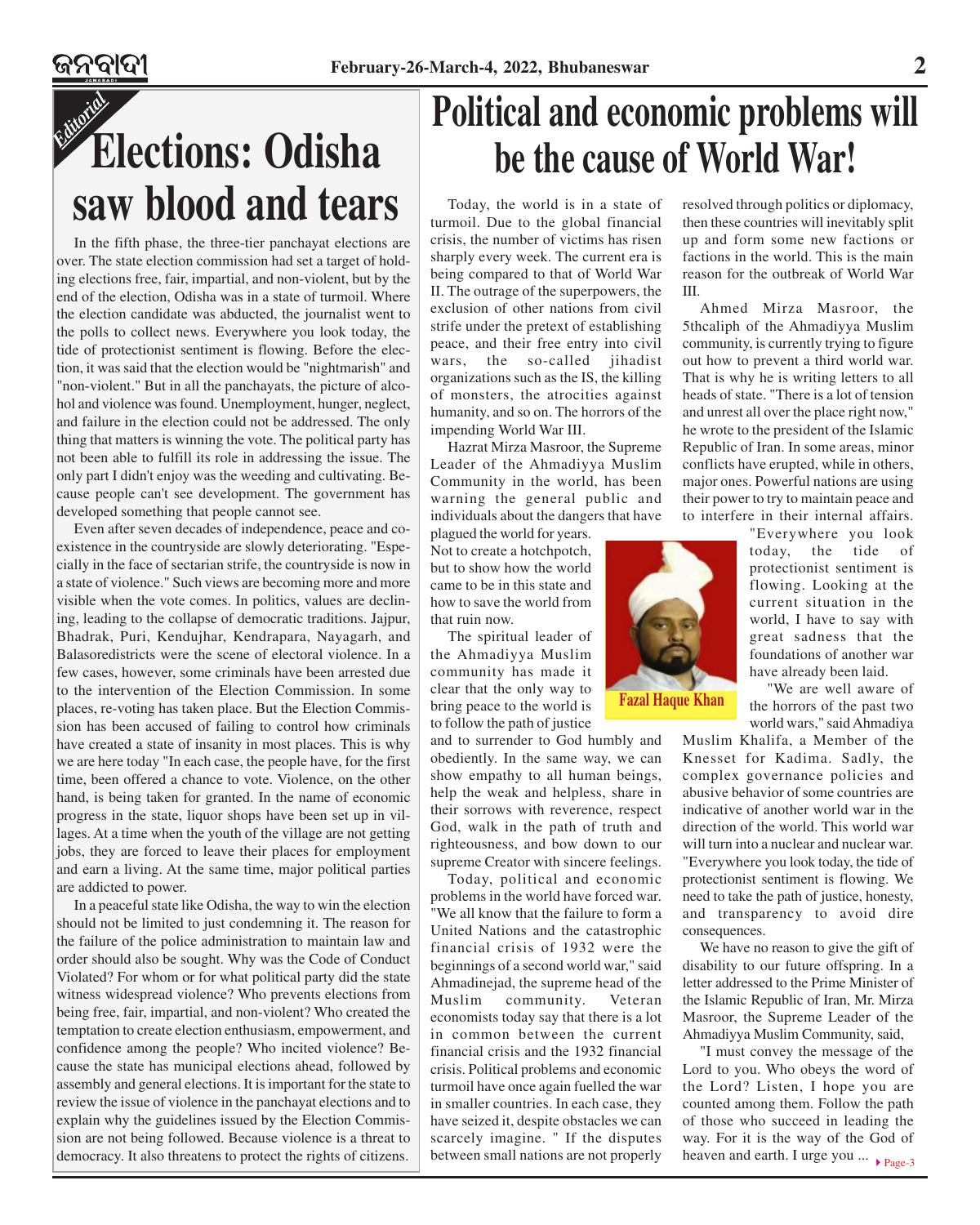**THE REST OF PAGE-1**

son. According to Hemant and his wife, Padmanabha Naik, Dadan Sardar of Lathore, had taken Hemant to Telangana and left him in abrickyard. The owner of the brickyard was torturing them.

In the absence of Hemant, his wife worked in a brickyard. The brickyard owner's truck rammed, his 6 year-old son while was playing. But instead of offering sympathy to the family, the brickyard owner didn't allow them to leave their jobs. Eventually, they returned to their place. The family is still in fear. They did not say anything about the incident. However, a social activist tweeted to the Odisha and Telangana police about the incident and called on the CMO to take action. Hemant's wife said hundreds

**How much more... Dhinkia residents ... Dhinkia residents ...** held captive in Telangana's brickyard.

### **Extreme poverty...**

workersdenied help. Biju health card, housing scheme, and Mamata scheme are far reachable to her.Three years ago, Vikas Barik had an affair with Lakshmi. The two later married and had a happy life. A year after the marriage, Lakshmi gave birth to a son. While working as a painter, Vikas lived in his ancestral home in the village of Sindurgaura. As Vikas neglected his family being with friends, Lakshmi, grabbed her son and ran away to her father's house.She has taken refuge in her father's house, Ramakant Das, at the Baripada Station Bazaar Hat. They live in congested in the heat, rain, and winter in that house, and she spends her days starving.Being pregnant, she walked down the aisle. Inturnbags, shecollects jars, water bottles, plastic items, paper, and glass bottles from the waste bin. She said she could earn up to Rs 200 a day but ended up earning Rs 150 a day. She saves some money for her delivery. City dwellers are also extending a helping hand, seeing the condition of her body. However, it is hoped that the government's efforts to protect women, and children, will be able to meet the needs and aspirations of mothers and children. Asked by Additional District Magistrate (General) Rudra Narayan Mohanty about Lakshmi, he said all arrangements would be made for her at the government level.

project has renewed its image of the POSCO controversy. The future of the industrial project will depend on what the administration and the people of Dhinkia are going to do next. According to sources, on the eve of Saraswati Puja,a JSW's thug in the absence of a certain pan farmer talking of a hijacking woman was recorded on the phone, this video went viral. There has been widespread speculation that KadaliHaranchal is involved.

### **Samyuta Kisan ...**

the elderly are vulnerable. The villagers do not have the right to write and submit applications. The village is completely dependent. The United Nations High Commissioner for Refugees (UNHCR) has demanded that

the High Court immediately hear all the petitions for the release of Dhinki residents from police custody. The protestors demanded action against police, administration, and hooligans. The proposal to make the Jindal project, which is life-threatening and environmentally hazardous, should be withdrawn. Narendra Mohanty, Suresh Panigrahi, Abhiram Behera, Mahendra Parida, Jyoti Ranjan Mohapatra, Srikant Mohanty, Prafulla Samantara, Shankar Sahu, Santosh Rath, Banshidhar Parida, Vishwapriya Kanunhago, Prashant Kumar Many leaders including Niranjan Mohanty, Sudarshan Pradhan, Mohammad Sukur, Pradeep Nayak, Basant Sahu, Ambuj Nath Naseem Sarkar, Subati Mishra, Prabhamanjula Brahma, Vijayalakshmi Patra were present in the protest.

to do your utmost to protect humanity from the devastation of the world instead of bringing the world to the brink of war.

 Instead of trying to recover, they wallow in their sadness and thus, experience more failure. That way we can give a bright future to our future generations. Otherwise, we would give them the gift of the crippled. "I urge the Prime Minister of the United Kingdom to work hard to put an end to the flames of hatred and violence at all levels and in all directions," he said. If we succeed in this endeavor, we can be sure that the future of our next generation will be bright. If we fail to do so, we will have to deal with the devastating effects of nuclear war everywhere, and the consequences of such atrocities will be felt

### **THE REST OF PAGE-2**

and our future generations will be devastated. And this generation will never forgive their ancestors for pushing the world into great calamity. Hazrat Mirza Ghulam Ahmed Saheb (1935-1906), the Promoter of the End Times, the Promised Avatar and the Messiah and the Founder of the Ahmadiyya Muslim Community, warns the world community about the Great War, Europe! You are not at peace either. Asia! You are not safe either. islanders! No artificial god will help you. I can see the metropolitan area collapsing, and I see the Eternal Settlement abandoned and uninhabited. God was silent for a long time, and he did terrible things in his sight, but he did not speak. Now he shows off his angry face. Whoever has ears, let them hear that the time is not far off. I have tried my best to bring everyone together under the peaceful shadow of the Lord. The days will be like a flood of tornadoes before your eyes. You can see the horrors of the AIDS epidemic in your own eyes as a result of extreme immorality. But God loves the slow pace of anger. So, repent,as a result, you can be compassionate. If the world had understood this priceless message of Hazrat Ahmad and acted accordingly, there would have been peace in the world and the human race would have lasted longer. Pray to God that He will empower all human beings. The people of the world will be aware of their responsibilities, as well as their materialism greed, and will try to do their job well. May God Almighty protect us all from the horrors of World War III destruction. This is what we want."

### **Scheduled Caste and Scheduled Tribe dormitories cost only Rs 24 a day**

Bhubaneswar (Bureau): The current market rate is rising sharply. Food prices are skyrocketing. Gas and oil prices have more than doubled in a year. However, in the backward class hostels for Scheduled Caste and Scheduled Tribe children in the state, only Rs 24 per child is provided for daily food and drink. However, there is growing dissatisfaction in schools with how to feed three children with these 24 rupees.

The state caste, tribal and backward class development department runs 164 boys' schools, 173 girls' schools, 2 secondary schools, one BED college, and 13 Eklavya model boarding schools in the state. It provides food, shelter, and other facilities for children with disabilities from SC to ST from 1st to +2. So, the officials in charge of managing these hostels are now worried. Hostels are becoming a hard lesson at the rate at which the government has arranged for children to eat and drink. The government pays a monthly stipend of Rs 750 for children to stay and eat. The government last raised the price from Rs 600 to Rs 750 in 2015. But since then, food prices have skyrocketed, but the amount of government grants has not changed. Many hostels have been accused of banning children's morning and evening breakfasts and reducing food standards. Of the Rs 750 crore provided by the state government for food and drink to children, Rs 724 is spent on food and Rs 26 on child entertainment and oil soap. Of the Rs 724 per meal, Rs 15 per month is provided for rice, Rs 400 per month for pulses, oil, vegetables, salt, spices, and Rs 8 per month for non-veg. There is also a provision for spending Rs 150 for breakfast and evening breakfast. However, the school authorities are concerned about how the price of vegetables, edible oil, pulses, fish meat, and gas has gone up in the market and how the children will be given 2 meals and 2 breakfasts at the rates set by the government.

On the other hand, for the Odisha Adarsh Vidyalaya and other model schools, the state government pays between Rs 1800 and Rs 2000 for children's meals, while educators for Scheduled Caste and Scheduled Tribe children differ in the rules, the educator said. In this regard, the departmental official says, the government has been proposed to raise the price.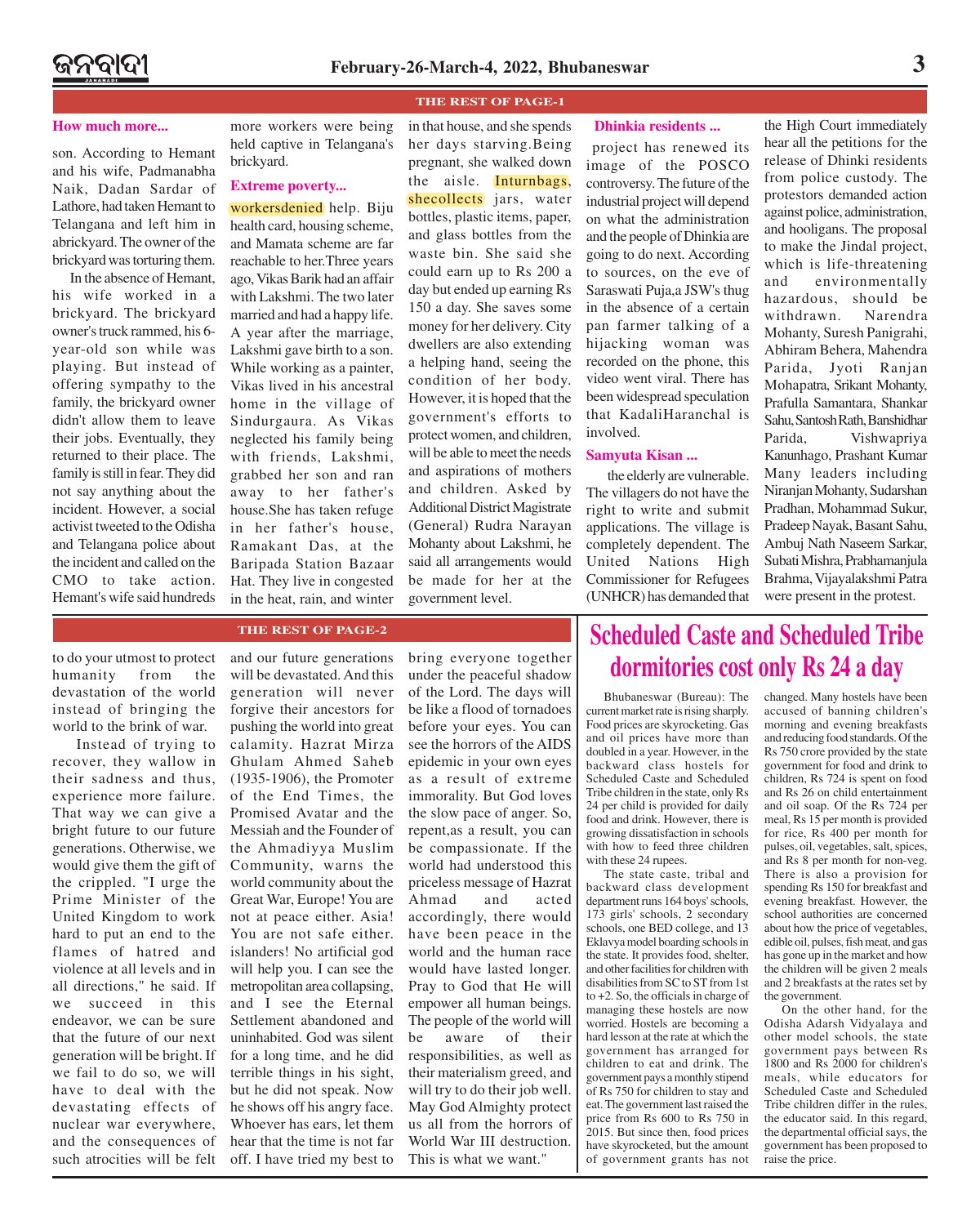# **Cops behaved as company's hooligans in Dhinkia**

1. On January 14th police lathi-charged everyone including children. What happened on that day which made the police start doing lathi charges ?

"I want to tell you what happened on the 14th." The villagers were anxious to see what they saw that day. "On January 6th, along with samyuktaKishan Morcha, the villagers went to meet the tehsildar to withdraw the police force. On the way, police took photos via a drone camera. In the evening there was another meeting in the village, where villagers said they are fighting for their livelihood. And requested the SamyuktaKishan Morcha to visit them to give them courage.

In the meantime, they had repeatedly asked us to go to Dhinkia. On the 12th, when Pratap Pradhan, a friend of Lakshmi Narsingh Rath reached Kujang on Dhinkia Road, he saw that the police were checking everyone's Aadhaar card. They were looking for **LakshmiNarasingha** as if he had gone missing. I advised the two friends to leave for Bhubaneswar, fearing any untoward situation by the police.

KshitishBishwal of the CPI (ML Liberation) passed away on January 13th. I and Kalyan Anand arrived in Dhinkia around 5 am to pay their respects. Trilochanpur gateswere closed by women.IIC asked me not to go to that place. We can visit places outside Dhinkia where section 144 is not declared.We were forbidden totake photos and talk on the phone. While the argument was going on, suddenly some women from Dhinkia village grabbed us by the hand and closed the gate.

In the evening there was a meeting. It was unanimously decided that Panbaraj would not be given to anyone. We will camp there and eat. Despite the inclement weather, about one and a half thousand people rallied at 10.30-11 pm on the 14th. First, the children, then the women, and finally the men walked towards the bar. At their request, we stayed with them. I saw a thick rope on the road to Panbaraj. About 150 to 200 police officers were present with batons. A scuffle broke out near Panbaraj. Some of the children fell because the children were ahead. Some people brought them in for child protection. The movement was trying to cut the police raw for the pattern. But that was not easy. Instead, clashes broke out between police and locals. At the same time, I urge the police to take immediate action to prevent any untoward incident. Suddenly, people approached IIC Jibanananda Jena and started shouting obscenities at him. They asked him to leave the place. I answered that too. While the Additional Superintendent of Police was asking people to stop going pan baraj, it seemed as if he had no power to make a decision. All power was concentrated in the Abhayachandpur IIC. No administrative officials were present. The situation calmed down for a few moments, with a distance between the villagers and the police.

On the one hand, the villagers were discussing how to get to Panbaraj on the other hand, at which point they looked at the police as if they were preparing for a beating. Another officer, including the DSP and the additional SP, came and asked me to leave. But with the arrival of the people, I said there was no question of leaving the place. In it, people demolished another gate near Mahal. So, some ran in that direction, then the DSP itself took the lead and brutally beat. Children, old people, women did not leave anyone behind. Everyone was chased and beaten. Women's police brutality against women was limited. Which, of course, made the video an overnight sensation. When did some guy drag out there? The police fell into them too. Many people, including Devendra Swain, fell. The woman who surrounded him was severely beaten.

Although the situation is not so tense, the cause of the brutal beating by the police is not known. At the time of the beating, the previous tensions had subsided. The number of female police officers was calculated. Some of them were found helping people. At this point, the DSP grabbed my arm and pulled me away. At this point, my phone was taken away. The police did not respond to a request for comment. Five people were arrested with me that day.

### 2. how was the behavior of police with you and others?

The five of us who were arrested. Everyone except me was beaten by the police. The persecution of Devendra Swain, the leader of the movement, was limited. Devendra Swayamsevak was arrested and charged with three counts of felony criminal mischief. Then when he came to the police station in another vehicle and saw him, he was helpless to see Devendra Swain in another custody. He was not even given a lungi, he was only wearing shoes. There were only scars all over the body. He also repeatedly said, "Why do I think Maoists are being persecuted?" The misconduct escalated further after the arrival of the Abhaychandpur SI from 11.30 pm to 12 noon. Suddenly he approached me and hung up the phone. By the way, Abhaychandrapur IIC used obscene words in the local language, which is impossible to say. I also said, 'I can answer your obscene words, but your mother and sister are like my mother and sister, so I have not fallen so low as to accuse you.' Apart from these police behaved well. They gave us bread and toast. The arrest was signed at 2 p.m. I was arraigned before the Ersama Magistrate's Office and arrived at the prison at 3.30 am.

3. What was prison life like?

### **Narendra Mohanty**

Six of us were arrested together. In that sense, it is possible to have 6 blankets on the first day, but only 3 blankets on the first day. We lived in a long ward of 20 people. There is also a 2-foot wall, which is like mental torture. Separate cells were then given. During the time of the imprisonment, we had the opportunity to speak to some prisoners held on

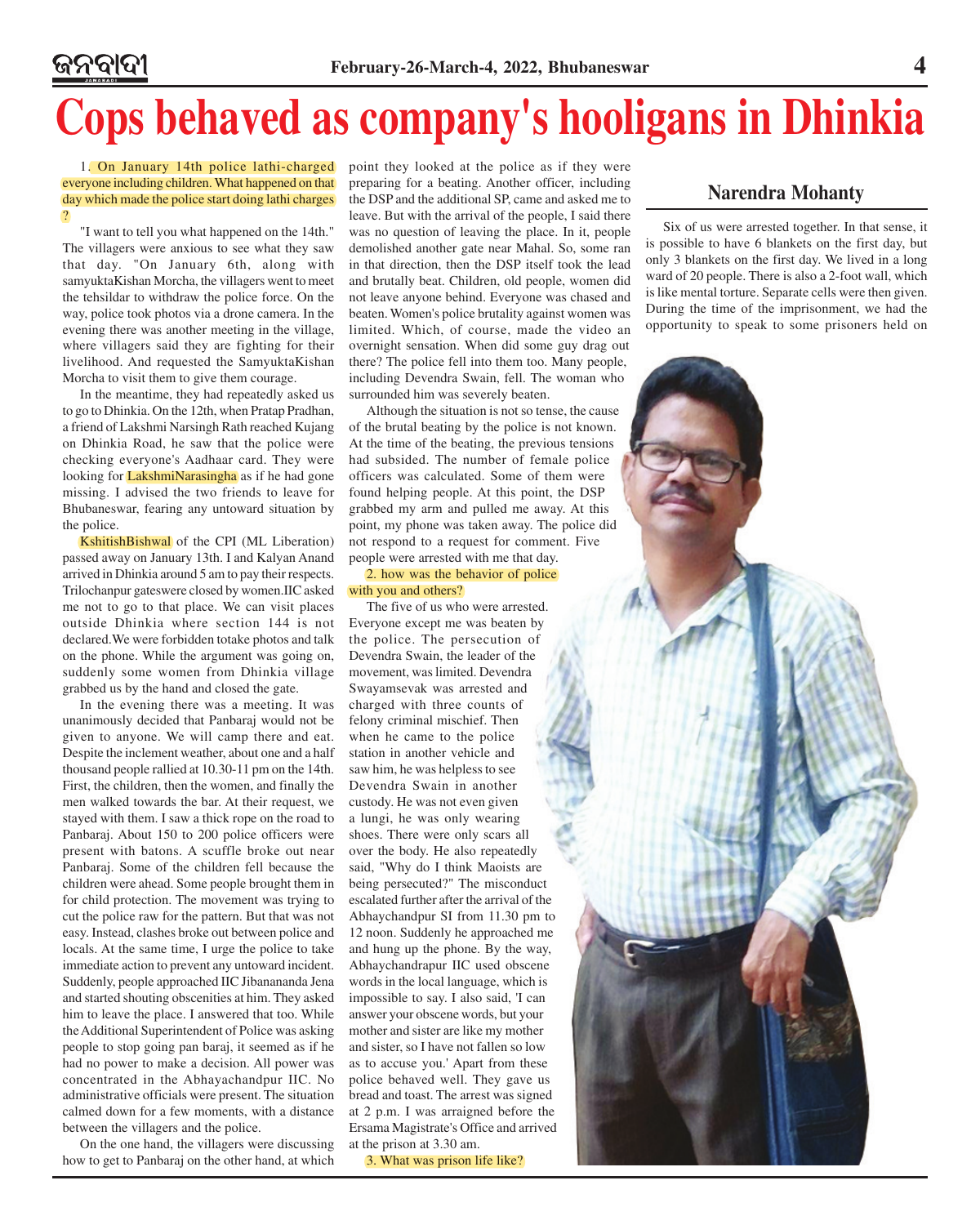January 26. Goodwill was brought to the prisoners from Dhinkia. At this point, I saw some inmates who were to be released within 15 days or a month, but who had been in jail for years because there was no one at home or no money. Prisoners should seek the help of the District Legal Services Authority through the jailer. But that did not happen. Two to three people were released on bail with the help of Pratima and Niran, a lawyer for the anti-fraud campaign.

### 4. Have been imprisoned earlier? What was the difference between previous and current imprisonment?

In 1992, I was jailed for 7 days in Baliguda, Kandhamal for false charges. He was later jailed for various acts but was immediately released on bail. One month in jail was the longest of his life. In 1992, the prison was very dark and unclean. The situation is improving now. Even now, the food provided to prisons is very poor. Flattened rice and vegetables given in the morning are not enough. Just fish on Sundays, eggs on Wednesdays are ok. Therefore, food supply should be considered. Prison staff should be given the responsibility of cooking directly, and any third party should be given the responsibility. There should be 2-3 phones where people can talk to their families. Wages paid to prisoners are not enough. Prisoner'swage is paid from Rs 67 to Rs 70. Which is a violation of the minimum wage system. A case has been filed in the High Court over this.

5. How do the two groups view the fight in Dhinkia?



This is not a group conflict at all. Rather, with the support of the company and the police, the powerful anti-social people are attacking the innocent people of the village. Who was going to present the real facts before the special delegation of the High Court? The atmosphere of fear was deliberately created. "People are losing faith in the system because of such attacks in the presence of the committee." Even that evening many people were arrested. Even those who took us on bail were arrested. A fake video was released stating that "we are protesting against Devendra Swain or we have support for the government package." "In each case, the people have, for the first time, been offered a chance to vote.

6. Does Political parties have support for the movement?

As a political party, Congress visited Dhinkia. The BJP did not do that. The only question was why there is no polling booth in Dhinkia? Now all the political parties are busy with the panchayat elections

### 7. Can people win against Jindal as they did inthe POSCO project?

The movement had a major impact on Posco's departure. In addition, Posco was eliminated due to the lack of sword mines and the decline in the demand for steel in the international market. Here both the BJP and the BJDagree to the project. Locals are fighting against it.

# **Dissatisfaction with the Unplanned MCC project**



Cuttack (Bureau): The MCC (Micro Compost Center) scheme has been devised to keep households clean and to use waste in the public interest. Following the Tamil Nadu framework in 2019, the Cuttack Metropolitan Corporation (CMC) has come up with a plan to keep the city free of garbage. According to the plan, garbage will be collected from house to house and sent to the center. As a rule, each resident will be allowed to store dry and wet garbage in two separate bins. The cleaning staff will go from house to house collecting it. After the solid waste is cut at the center with the help of a cutter, the manure or organic matter will be made from it with yogurt and honey and the fertilizer will be sold by the corporation. Under the plan, garbage will not be found on city streets or elsewhere. However, due to a lack of proper knowledge and

vision, the MCC plan is seen as an unplanned project. In the first phase, it is expected to start in 15 locations in Cuttack, but the CMC is unable to execute its plan.

In the early stages, plans are afoot to set up biosphere centers in 15 locations across Cuttack. A total of five centers were completed, and the controversy erupted. Mainly, the centersof Raghunath Ji temple,Markatanagar, Sector 7, and Gopal Ji Math; one of the most active centers, have been opposed by locals due to bad smells and pollution. Such projects have been completely illegal in residential areas for various quarters, while two projects have been canceled due to land disputes. The MCC, on the other hand, was demolished near Khannagar at a cost of around Rs 70 lakh for a world-class bus terminal. However, land disputes in Jobra and Vidyadharpur have

hampered the plan. Locals, on the other hand, have expressed dissatisfaction with the Raghunath Jiu Temple, sector 7,Markatanagar, and the MCC near the GopalJi Math. To date, people near the Raghunath Ji Temple and the GopalJi Math have been breathless for the MCC, while no visible steps have been taken after visits by market residents and legislators, which has been widely criticized. While the local area is having a bad odor, the surrounding environment for the MCC is also unclean due to a lack of proper vision. As a result, such publicbenefit tax schemes have failed and are causing problems for the public. On the other hand, in some places, it is said to be completely illegal. No talks were held with locals before the construction of the micro-compost center in the settlements. So even after the exchange of funds, such plans of the government are reversing. On the other hand, it is also called money laundering in the name of making public interest plans. Such plans should not be made in densely populated areas. The only reason why it failed to do so was to consult with the intellectuals in the area where it was built. The CMC voluntarily made the plan. Even after repeated awareness of the problems that have arisen in the region, no action is being taken.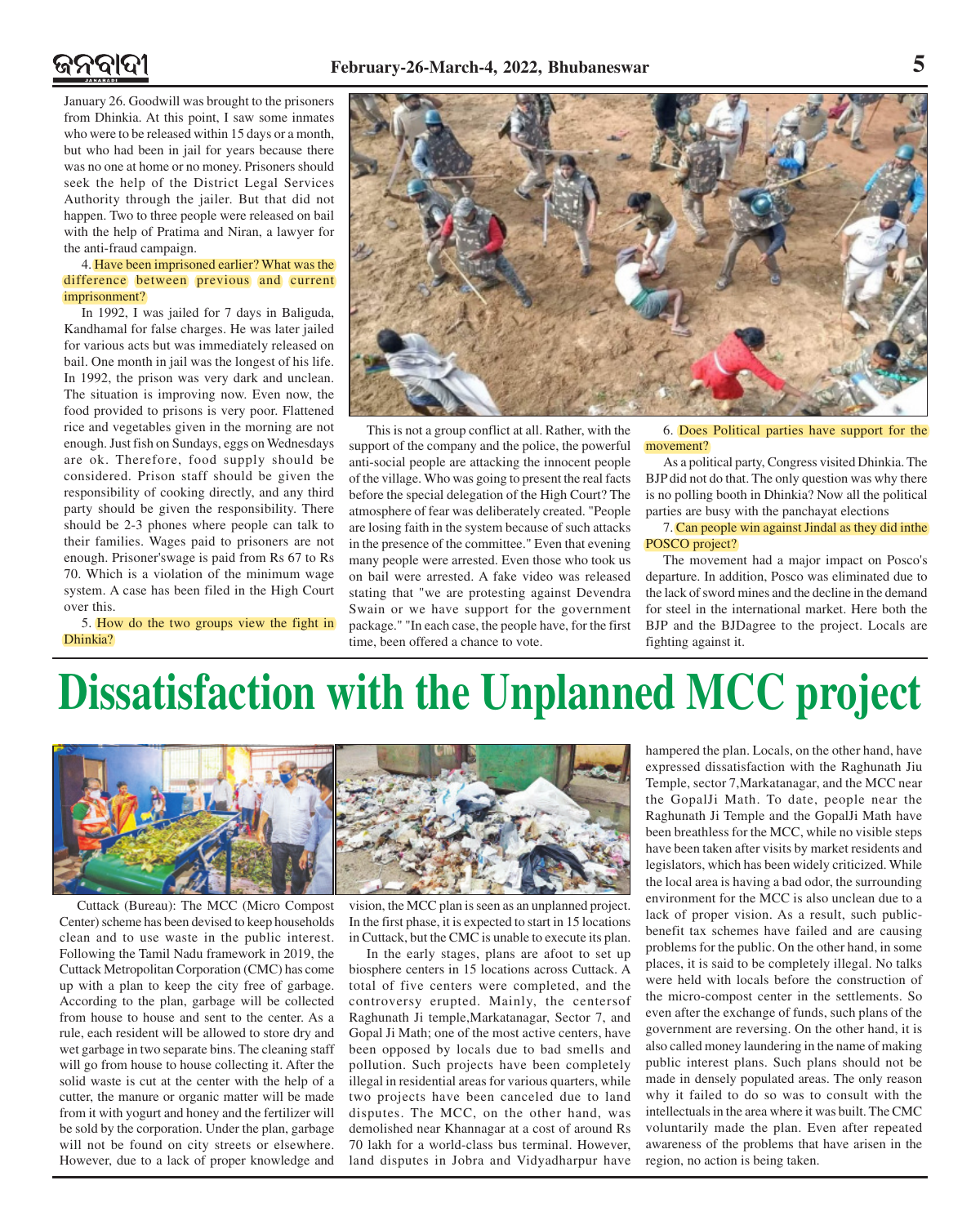# **Maria Ressa's Nobel Address**

### **Saral Ku. Das**





Two journalists, Maria Ressa of the Philippines and Dmitry AndreyevichMuratovof Russia were awarded the Nobel Peace Prize in 2021 on December 10, 2021.Here is the keynote address of Maria Ressa on the occasion of the Nobel Prize acceptance has now become the talk of the world.

"Your Majesties, Your Royal Highnesses, Distinguished Members of the Norwegian Nobel Committee, Your Excellencies, Distinguished Guests

I stand before you, a representative of every journalist around the world who is forced to sacrifice so much to hold the line, to stay true to our values and mission: to bring you the truth and hold power to account. I remember the brutal dismemberment of Jamal Khashoggi, the assassination of Daphne Caruana Galizia in Malta, Luz Mely Reyes in Venezuela, Roman Protasevich in Belarus (whose plane was literally hijacked so he could be arrested), Jimmy Lai languishing in a Hong Kong prison, Sonny Swe, who after getting out of more than 7 years in jail started another newsgroup … now forced to flee Myanmar. And in my own country, 23-year-old Frenchie Mae Cumpio, still in prison after nearly 2 years, and just 36 hours ago the news that my former

colleague, Jess Malabanan, was shot dead.

There are so many to thank for helping keep us safer and working. The #HoldTheLine Coalition of more than 80 global groups defending press freedom, and the human rights groups that help us shine the light. There are costs for you as well: in the Philippines, more lawyers have been killed - at least 63 compared to the 22 journalists murdered after President Rodrigo Duterte took office in 2016. Since then, Karapatan, a member of our #CourageON human rights coalition, has had 16 people killed, and Sen. Leila de Lima - because she demanded accountability, is serving her 5th year in jail. Or ABS-CBN, our largest broadcaster, a newsroom I once led, which, last year, lost its franchise to operate.

I helped create a startup, Rappler, turning 10 years old in January - our attempt to put together two sides of a coin that shows everything wrong with our world today: an absence of law and a democratic vision for the 21st century. That coin represents our information ecosystem, which determines everything else about our world. Journalists, the old gatekeepers, are one side of the coin. The other is technology, with its god-like power that has allowed a virus of lies to infect each of us, pitting us against each other, bringing out our fears, anger, and hate, and setting the stage for the rise of authoritarians and dictators around the world.

Our greatest need today is to transform that hate and violence, the toxic sludge that's coursing through our information ecosystem, prioritized by American internet companies that make more money by spreading

that hate and triggering the worst in us… well, that just means we have to work much harder. (hold up t-shirt) In order to be the good, we have to BElieveit is GOOD in the world.

I have been a journalist for more than 35 years: I've worked in conflict zones and warzones in Asia, reported on hundreds of disasters - and while I have seen so much worse, I have also documented so much good, when people who have nothing offer you what they have. Part of how we at Rappler survived the last 5 years of government attacks is because of the kindness of strangers, and the reason they help - despite the danger - is because they want to, with little expectation of anything in return. This is the best of who we are, the part of our humanity that makes miracles happen. This is what we lose when we live in a world of fear and violence.

The last time a working journalist was given this award was in 1936, and Carl von Ossietzky never made it to Oslo because he languished in a Nazi concentration camp. So we're hopefully a step ahead because we're here!

By giving this to journalists today, the Nobel committee is signaling a similar historical moment, another existential point for democracy. Dmitry and I are lucky because we can speak to you now, but there are so many more journalists persecuted in the shadows with neither exposure nor support, and governments are doubling down with impunity. The accelerant is technology, at a time when creative destruction takes new meaning.

We are standing on the rubble of the world that was, and we must have the foresight and courage to imagine what might happen if we don't act now, and instead, create the world as it should be - more compassionate, more equal, more sustainable.

To do that, please ask yourself the same question my team and I had to confront 5 years ago: what are you willing to sacrifice for the Truth?

I'll tell you how I lived my way into the answer in three points: first, my context and how these attacks shaped me; second, by the problem we all face; and finally, finding the solution - because we must!

In less than 2 years, the Philippine government filed 10 arrest warrants against me. I've had to post bail 10 times just to do my job. Last year, I and a former colleague were convicted of cyber libel for a story we published 8 years earlier at a time the law we allegedly violated didn't even exist. All told, the charges I face could send me to jail for about 100 years.

But, the more I was attacked for my journalism, the more resolute I became. I had first-hand evidence of abuse of power. What was meant to intimidate me and Rappler only strengthened us.

At the core of journalism is a code of honor. And mine is layered on different worlds - from how I grew up when I learned what was right and wrong; from college, and the honor code I learned there; and my time as a reporter, and the code of standards & ethics I learned and helped write. Add to that the Filipino idea of utang naloob - or the debt from within - at its best, a system of paying it forward.

Truth and ethical honor intersected like an arrow into this moment where hate, lies, and divisiveness thrive. As only the 18th woman to receive this prize,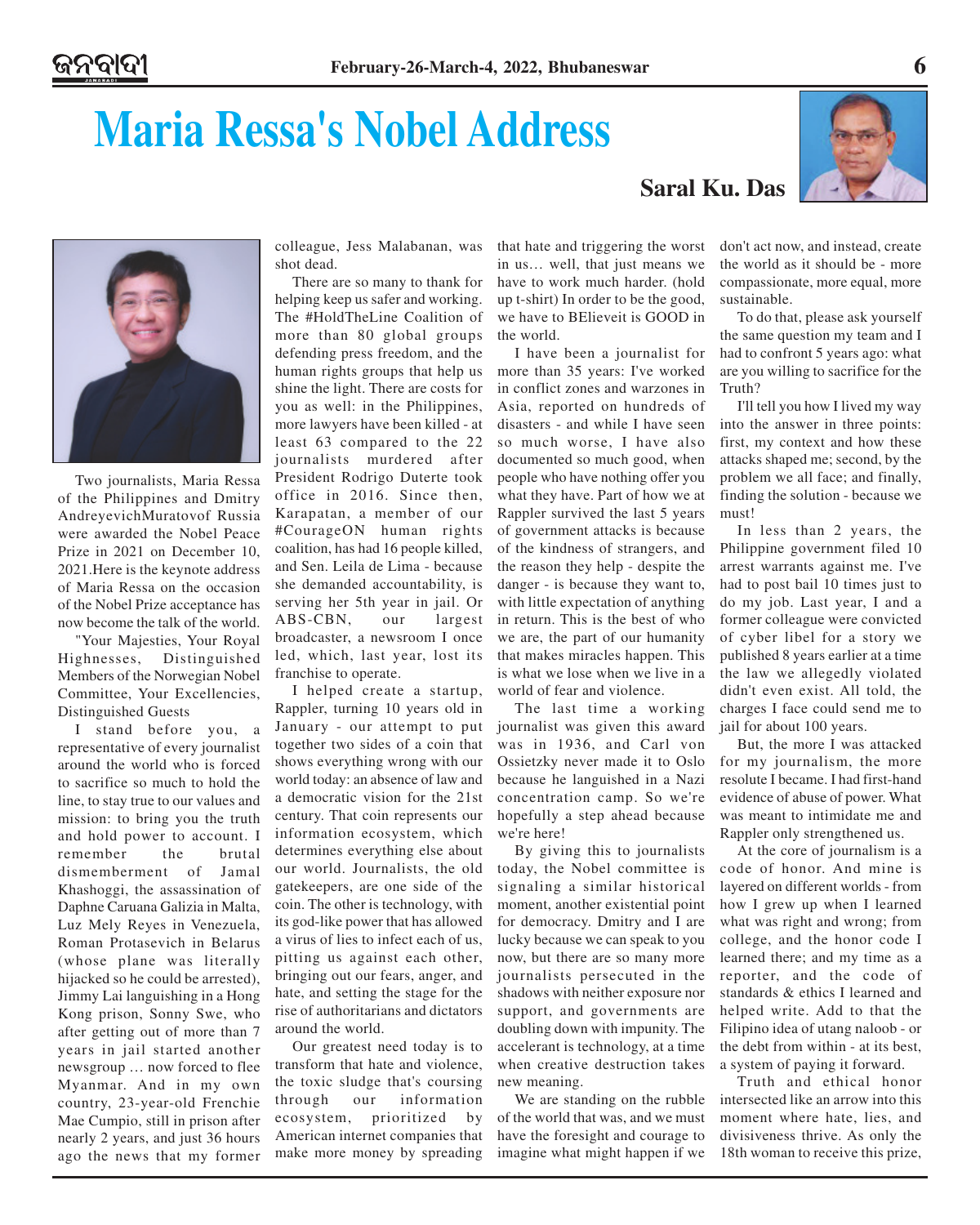I need to tell you how gendered disinformation is a new threat and is taking a significant toll on the mental health and physical safety of women, girls, trans, and LGBTQ+ people all over the world. Women journalists are at the epicenter of risk. This pandemic of misogyny and hatred needs to be tackled, now. Even there, we can find strength. After all, you don't really know who you really are until you're forced to fight for it.

Now let me pull out so we're clear about the problem we all face and how we got here.

The attacks against us in Rappler began 5 years ago when we demanded an end to impunity on two fronts: Duterte's drug war and Mark Zuckerberg's Facebook. Today, it has only gotten worse - and Silicon Valley's sins came home to roost in the United States on January 6 with mob violence on Capitol Hill.

What happens on social media doesn't stay on social media.

Online violence is real-world violence.

Social media is a deadly game for power and money, what Shoshana Zuboff calls surveillance capitalism, extracting our private lives for outsized corporate gain. Our personal experiences are sucked into a database, organized by AI, then sold to the highest bidder. Highly profitable micro-targeting operations are engineered to structurally undermine human will - a behavior modification system in which we are Pavlov's dogs experimented on in real-time with disastrous consequences in countries like mine, Myanmar, India, Sri Lanka and so many more. These destructive corporations have siphoned money away from newsgroups and now pose a foundational threat to markets and elections.

Facebook is the world's largest distributor of news, and yet studies have shown that lies laced with anger and hate spread faster and further than facts on social media.

These American companies controlling our global information ecosystem are biased against facts, biased against journalists. They are by design - dividing us and radicalizing us.

Without facts, you can't have the truth. Without truth, you can't have trust. Without trust, we have no shared reality, no democracy, and it becomes impossible to deal with our world's existential problems: climate, coronavirus, the battle for truth.

When I was first arrested in 2019, the officer said, "Ma'am, trabaho lang po," (Ma'am, I'm only doing my job). Then he lowered his voice to almost a whisper as he read my Miranda rights. He was uncomfortable, and I almost felt sorry for him. Except he was arresting me because I'm a journalist!

This officer was a tool of power and an example of how a good man can turn evil - and how great atrocities happen. Hannah Arendt wrote about the banality of evil when describing men who carried out the orders of Hitler, how career-oriented bureaucrats can act without conscience because they justify that they're only following orders.

This is how a nation - and a world - loses its soul.

You have to know what values you are fighting for, and you have to draw the lines early - but if you haven't done so, do it now: where this side you're good, and this site, you're evil. Some governments may be lost causes, and if you're working in tech, I'm talking to you.

How can you have election integrity if you don't have the integrity of facts?

That's the problem facing countries with elections next year: among them, Brazil, Hungary, France, the United States, and my Philippines - where we are at a do or die moment with presidential elections on May 9. 35 years after the People Power revolt ousted Ferdinand Marcos and forced his family into exile, his son, Ferdinand Marcos, Jr. is the front runner - and he has built an extensive disinformation network on social media, which Rappler exposed in 2019. That is changing history in front of our eyes.

To show how disinformation is both a local and global problem, take the Chinese information operations taken down by Facebook in Sept 2020: it was creating fake accounts using AIgenerated photos for the US elections, polishing the image of the Marcoses, campaigning for Duterte's daughter, and attacking me and Rappler.

So what are we going to do?

An invisible atom bomb exploded in our information ecosystem, and the world must act as it did after Hiroshima. Like that time, we need to create new institutions, like the United Nations, and new codes stating our values, like the universal declaration of human rights, to prevent humanity from doing its worse. It's an arms race in the information ecosystem. To stop that requires a multilateral approach that all of us must be part of. It begins by restoring facts.

We need information ecosystems that live and die by facts. We do this by shifting social priorities to rebuild journalism for the 21st century while regulating and outlawing the surveillance economics that profit from hate and lies.

We need to help independent journalism survive, first by giving greater protection to journalists and standing up against States which target journalists. Then we need to address the collapse of the advertising model for journalism. This is part of the reason that I agreed to co-chair the International Fund for Public Interest Media, which is trying to raise new money from overseas development assistance funds. Right now, while journalism is under attack on all fronts, only 0.3% of ODA is spent on journalism. If we nudge that to 1%, we can raise \$1bn a year for news organizations. That will be crucial for the global south.

Journalists must embrace technology. That's why, with the help of the Google News Initiative, Rappler rolled out a new platform two weeks ago designed to build communities of action. Technology in the hands of journalists won't be viral, but like your vegetables, they'll be better for us because the north star is not profit alone, but facts, truth, and trust.

Now for legislation. Thanks to the EU for taking leadership with its Democracy Action Plan. For the US, reform or revoke section 230, the law that treats social media platforms like utilities. It's not a comprehensive solution, but it gets the ball rolling. Because these platforms put their thumbs on the scale of distribution. So, while the public debate is focused downstream on content moderation, the real sleight of hand happens further upstream, where algorithms of distribution have been programmed by humans with their coded bias. Their editorial agenda is profit-driven, carried out by machines at scale. The impact is global, with cheap armies on social media tearing down democracy in at least 81 countries around the world. That impunity must stop.

Democracy has become a woman-to-woman, man-to-man defense of our values. We're at a sliding door moment, where we can continue down the path we're on and descend further into fascism, or we can each choose to fight for a better world.

To do that, you have to ask yourself: what are YOU willing to sacrifice for the truth?

I didn't know if I was going to be here today. Every day, I live with the real threat of spending the rest of my life in jail just because I'm a journalist. When I go home, I have no idea what the future holds, but it's worth the risk.

The destruction has happened. Now it's time to build - to create the world we want.

Now, please, with me, close your eyes. And imagine the world as it should be. A world of peace, trust, and empathy, bringing out the best that we can be.

Now let's go and make it happen. Let's hold the line. Together."